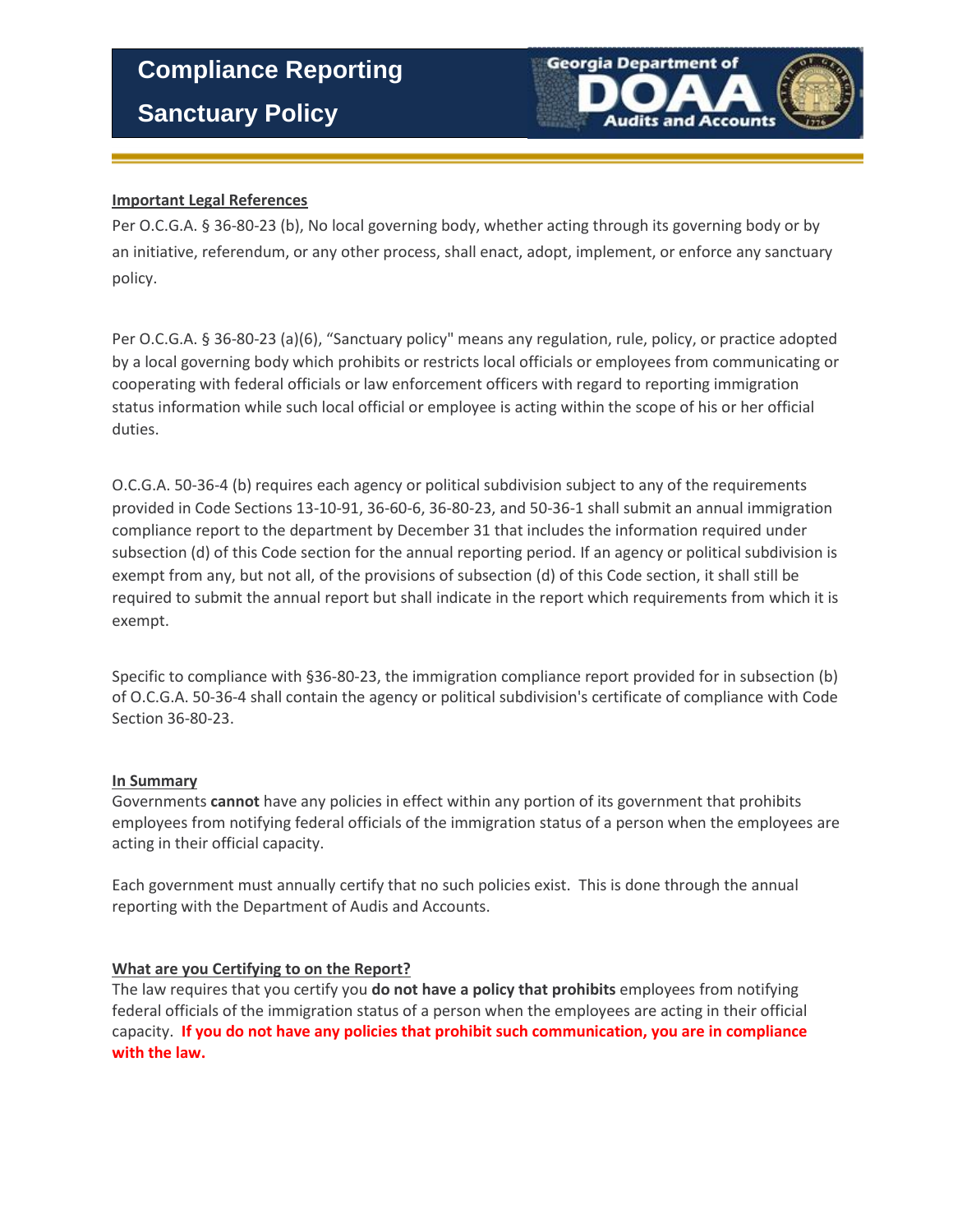#### **The Report**

|                                                                   | <b>Select Organization:</b>        | Audits and Accounts, Department of                   | $\checkmark$ | <b>Submission Period:</b>             | $2018$ $\vee$ |
|-------------------------------------------------------------------|------------------------------------|------------------------------------------------------|--------------|---------------------------------------|---------------|
|                                                                   | Instructions                       | B<br>FAQ                                             |              | Contact                               |               |
|                                                                   |                                    | Please select from the following sections to begin:  |              |                                       |               |
|                                                                   | <b>Section 1</b><br>⊕              | Please Enter / Confirm your E-Verify #               |              | <b>Status</b><br><b>Need Response</b> |               |
| Click here to<br>access report for<br>compliance with<br>36-80-23 | <b>Section 2</b><br>$\circledcirc$ | Title 13: E-Verify Contractor Reporting              |              | <b>Need Response</b>                  |               |
|                                                                   | <b>Section 3</b>                   | Title 36-60-6: Issuance/Renewal of Business Licenses | ⊽            | <b>Not Required</b>                   |               |
|                                                                   |                                    | Tille 36-80-23: Sanctuary Policy                     |              | Need Response                         |               |
|                                                                   | <b>Section 4</b><br>$\circ$        | Title 50: Public Benefit Reporting                   |              | <b>Need Response</b>                  |               |

**When you click on link, you will see the following screen.**

| CONTRACT<br>Exit<br>Home    | Immigration & Reform Act Collection System                                                         |                                                                                                               |
|-----------------------------|----------------------------------------------------------------------------------------------------|---------------------------------------------------------------------------------------------------------------|
| <b>Select Organization:</b> | Audits and Accounts, Department of<br>$\checkmark$                                                 | <b>Su</b><br>The DOAA does not have a policy that                                                             |
| Instructions                |                                                                                                    | would prohibit an employee from<br>notifying federal officials if they were<br>made aware of someone's        |
|                             | Title 36-80-23: Sanctuary Policy -- Step 1 of 2                                                    | immigration status in the course of<br>their duties. Therefore, DOAA will<br>respond "True" to this question. |
| False <b>O</b><br>True      | This organization has not enacted a sanctuary policy and is in compliance with O.C.G.A. §36-80-23. |                                                                                                               |
|                             | <b>Next</b>                                                                                        |                                                                                                               |

**Answer True if:** the entity does not have any policies that prohibit employees from notifying federal officials of a person's immigration status while such local official or employee is acting within the scope of his or her official duties.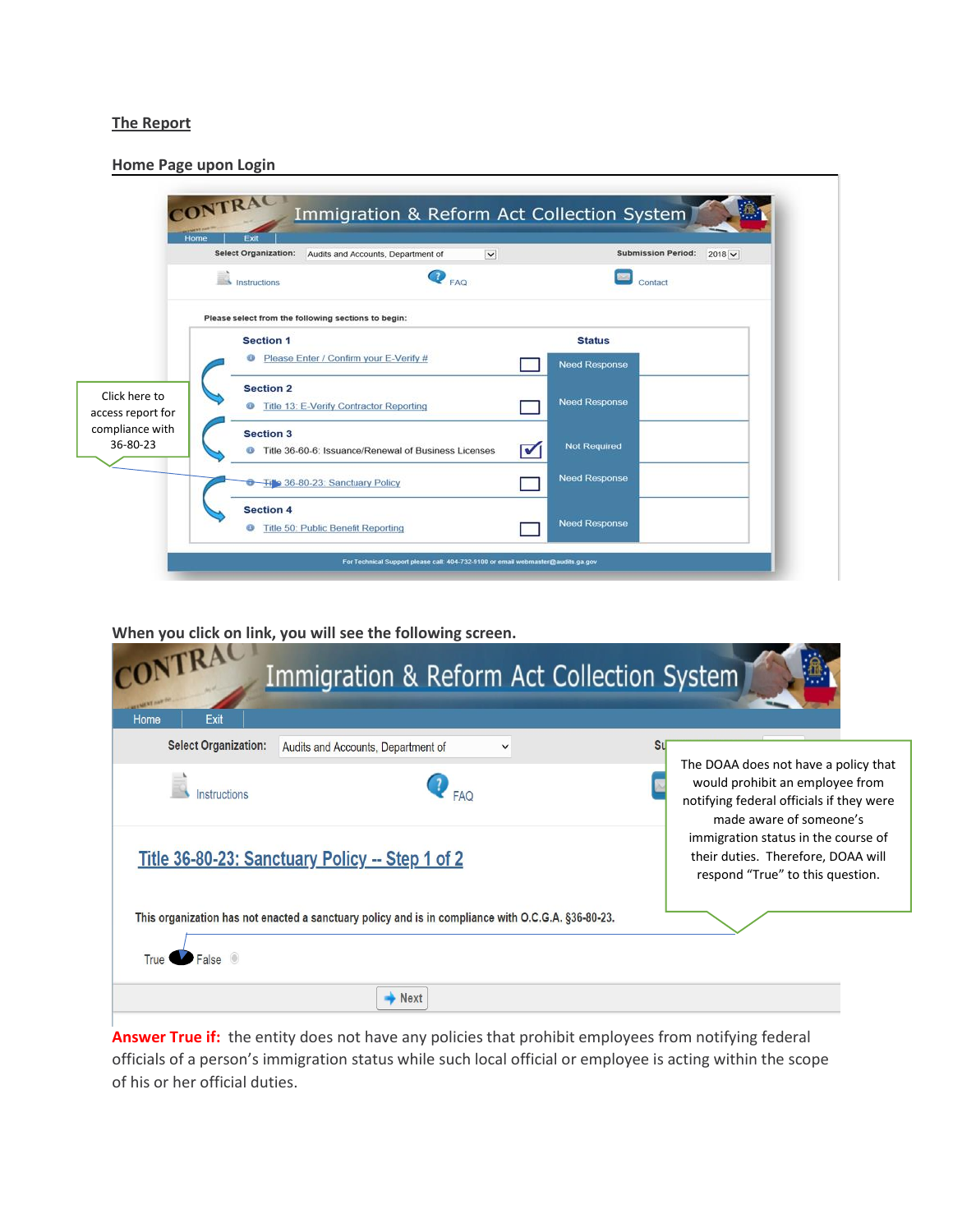**Answer False only if:** the entity has any type of policy that would prohibit or discourage employees from notifying federal officials of a person's immigration status while such local official or employee is acting within the scope of his or her official duties. You must answer "False" even if such policy only affects one department/division within the entity.

**Note: O.C.G.A. §36-80-23 (a)(6) defines sanctuary policy and the entity's response should be based upon this specific definition.** 

Immigration & Reform Act Collection System Home **Manage Submission Years** Reports Exit Title 36-80-23: Sanctuary Policy Organization: Audits and Accounts, Department of **Submission Period: 2019**  $\vee$  H **Update Status: Confirmed** This organization has not enacted a sanctuary policy and is in compliance with O.C.G.A. §36-80-23. **b** Back

**If You Answered "True", the next screen will appear as follows:**

**If You Answered "False", the next screen will appear as follows:**

| CONTRAC                                     | Immigration & Reform Act Collection System                                                                                                                                                 |                                                                                                                                                |
|---------------------------------------------|--------------------------------------------------------------------------------------------------------------------------------------------------------------------------------------------|------------------------------------------------------------------------------------------------------------------------------------------------|
| Exit<br>Home<br><b>Select Organization:</b> | Audits and Accounts, Department of<br>$\check{ }$                                                                                                                                          | <b>Submission Period:</b><br>$2017 \times$                                                                                                     |
| Instructions                                | <b>FAQ</b>                                                                                                                                                                                 | Contact                                                                                                                                        |
|                                             | Title 36-80-23: Sanctuary Policy -- Step 2 of 2                                                                                                                                            | You would report you are<br><b>Current Status: Confirme</b><br>not in compliance only if<br>you have a policy that<br>prohibits employees from |
|                                             | notifying federal officials<br>This organization has enacted a sanctuary policy and is NOT in compliance with O.C.G.A. §36-80-23.<br>about the immigration                                 |                                                                                                                                                |
|                                             | The process for Sanctuary Policy has been completed by Kenneth McManus on 12-07-2017 3:51 PM.<br>If you clicked "Confirm" by mistake, please contact ImmHelp@audits.ga.gov for assistance. | status of an individual.                                                                                                                       |
|                                             | Home<br><b>b</b> Back                                                                                                                                                                      |                                                                                                                                                |